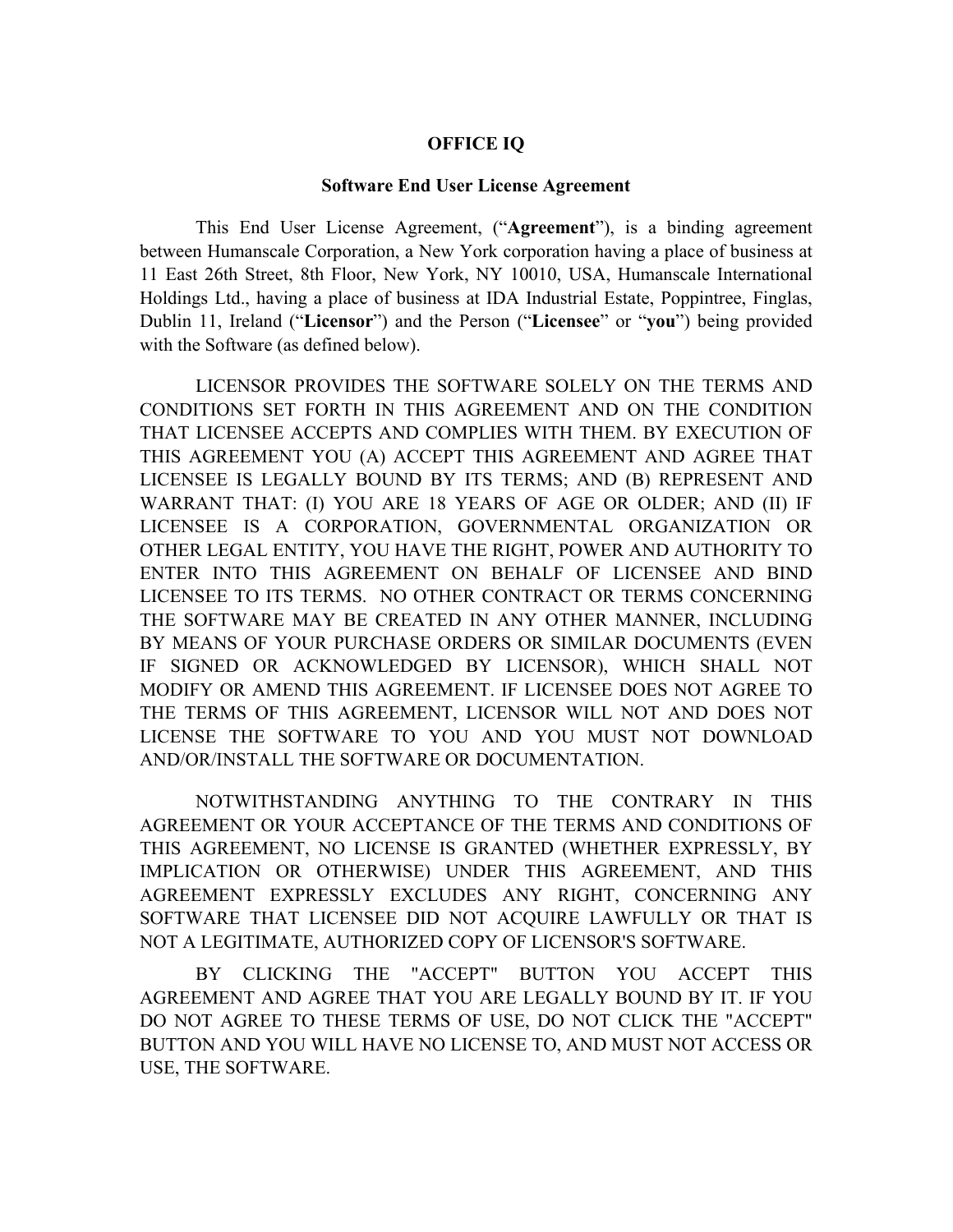1. Definitions. For purposes of this Agreement, the following terms have the following meanings:

"**Authorized Users**" means the following individual persons authorized to use the Software pursuant to the license granted under this Agreement: the Licensee's employees.

"**Documentation**" means user manuals, technical manuals, policy and procedures, FAQs and any other materials provided by Licensor, in printed, electronic or other form, that describe the installation, operation, use or technical specifications of the Software, as may be amended by Licensor from time to time.

"**Hardware**" means a Humanscale physically tangible electro-mechanical system or sub-system comprising of a connectivity module (*e.g*., Bluetooth low energy chipset), sensors and a power solution (*e.g*., batteries).

"**Intellectual Property Rights**" means any and all registered and unregistered rights granted, applied for or otherwise now or hereafter in existence under or related to any patent, copyright, trademark, trade secret, database protection or other intellectual property rights laws, and all similar or equivalent rights or forms of protection, in any part of the world.

"**Licensee**" and "**You**" has the meaning set forth in the preamble.

"**Licensor**" has the meaning set forth in the preamble.

"**Person**" means an individual, corporation, partnership, joint venture, limited liability company, governmental authority, unincorporated organization, trust, association or other entity.

"**Software**" means Licensor's proprietary OfficeIQ application software for which you and your Authorized Users are obtaining an object code license to use as provided in this Agreement. Software includes both standalone applications for a desktop computer, such as a Windows computer or Macintosh, and standalone applications for a mobile device, such as a mobile phone or a tablet.

"**Third Party**" means any Person other than Licensee or Licensor.

2. License Grant and Scope. Subject to and conditioned upon Licensee's strict compliance with all terms and conditions set forth in this Agreement, Licensor hereby grants to Licensee a non-exclusive, non-transferable, non-sublicensable, limited license during the Term to use, solely by and through its Authorized Users, the Software and Documentation, solely as set forth in this **Section** 2 and subject to all conditions and limitations set forth in **Section** 3 or elsewhere in this Agreement. This license grants Licensee the right, exercisable solely by and through Licensee's Authorized Users, to: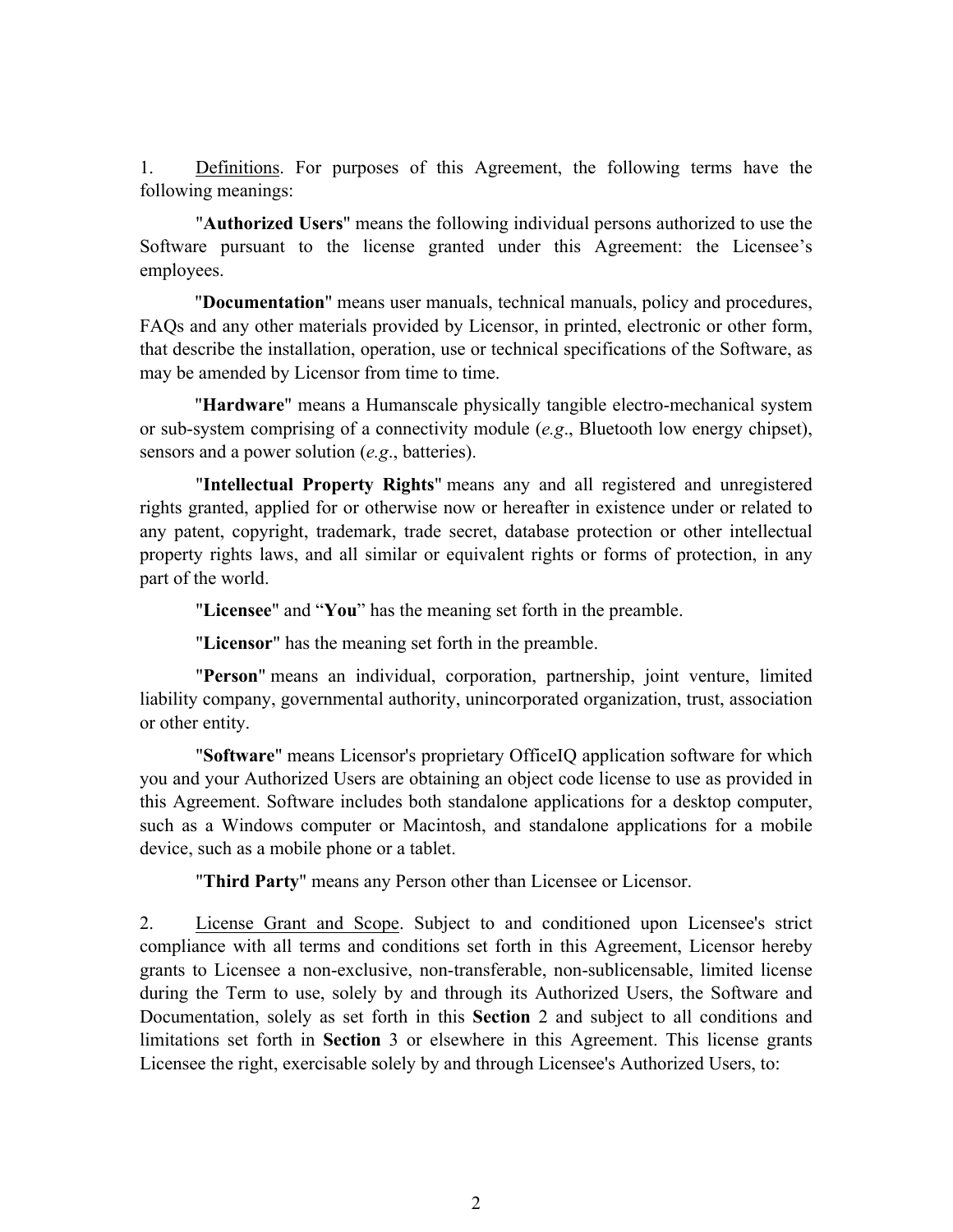(a) Download and/or install in accordance with the Documentation copies of the Software on each of the (i) designated computers owned or leased, and controlled by, Licensee that is connect with the Hardware and (ii) mobile devices, including mobile phones and tablets, owned and controlled by Authorized Users. In addition to the foregoing, Licensee has the right to make copies of the Software for backup purposes. All copies of the Software made by the Licensee:

- (i) will be the exclusive property of the Licensor;
- (ii) will be subject to the terms and conditions of this Agreement; and

(iii) must include all trademark, copyright, patent and other Intellectual Property Rights notices contained in the original.

(b) Use and run the Software as properly installed in accordance with this Agreement and the Documentation, solely as set forth in the Documentation and solely for Licensee's internal business purposes. Such use is permitted only on (i) the computer on which the Software is installed that is connected with the Hardware at the physical location thereof and not via any remote access or other network and (ii) mobile devices, including mobile phones and tablets, owned and controlled by Authorized Users.

(c) Download or otherwise make one (1) copy of the Documentation per copy of the Software permitted to be downloaded and installed in accordance with this Agreement and use such Documentation, solely in support of its licensed use of the Software in accordance herewith. All copies of the Documentation made by Licensee:

- (i) will be the exclusive property of Licensor;
- (ii) will be subject to the terms and conditions of this Agreement; and

(iii) must include all trademark, copyright, patent and other Intellectual Property Rights notices contained in the original.

(d) Transfer any copy of the Software from one computer to another except as provided in this Agreement.

3. Use Restrictions. Licensee shall not, and shall require its Authorized Users not to, directly or indirectly:

(a) use (including make any copies of) the Software or Documentation beyond the scope of the license granted under **Section** 2;

(b) provide any Person, other than an Authorized User, including any subcontractor, independent contractor, affiliate or service provider of Licensee, with access to or use of the Software and Documentation;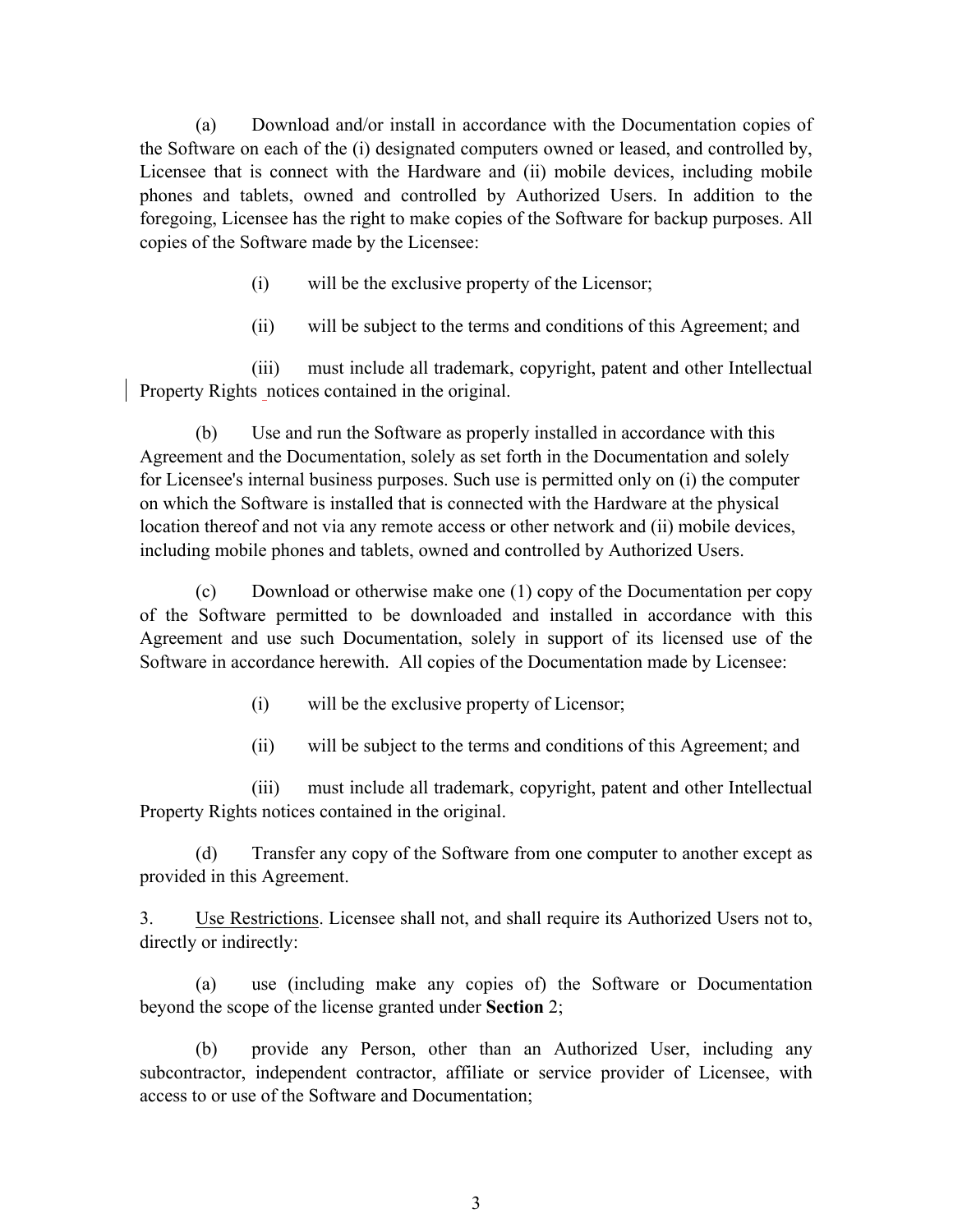(c) modify, translate, adapt or otherwise create derivative works or improvements, whether or not patentable, of the Software or Documentation or any part thereof;

(d) except as specifically provided by the Documentation, combine the Software or any part thereof with, or incorporate the Software or any part thereof in, any other programs or with any hardware other than the Hardware;

(e) reverse engineer, disassemble, decompile, decode or otherwise attempt to derive or gain access to the source code of the Software or any part thereof;

(f) remove, delete, alter or obscure any trademarks or any copyright, patent or other intellectual property or proprietary rights notices provided on or with the Software or Documentation, including any copy thereof;

(g) rent, lease, lend, sell, sublicense, assign, distribute, publish, transfer or otherwise make available the Software or any features or functionality of the Software to any Third Party for any reason, whether or not over a network or on a hosted basis, including in connection with the internet or any web hosting, wide area network (WAN), virtual private network (VPN), virtualization, time-sharing, service bureau, software as a service, cloud or other technology or service;

(h) use the Software or Documentation or Hardware in violation of any law, regulation or rule; or

(i) use the Software or Documentation for purposes of competitive analysis of the Software or Hardware, the development of a competing software product or service or Hardware or any other purpose that is to the Licensor's commercial disadvantage.

You acknowledge and agree that your Authorized Users shall each be subject to an End User License Agreement ("EULA") attached hereto as Exhibit A. LICENSOR RESERVES THE RIGHT TO DISABLE ANY PERSONS USE OF OR ACCESS TO THE SOFTWARE WITHOUT NOTICE IF IT REASONABLY BELIEVES, IN GOOD FAITH, THAT SUCH PERSON'S USE OF OR ACCESS TO THE SOFTWARE IS A VIOLATION OF THIS AGREEMENT OR THE EULA OR IN FURTHERANCE OF SOME PROSCRIBED PURPOSE OR SCHEME.

4. Responsibility for Use of Software. Authorized Users shall be required to create and maintain a user account to access and use the Software. Licensee is responsible and liable for all activity under such accounts and all uses of the Software and Documentation through access thereto provided by Licensee, directly or indirectly. Specifically, and without limiting the generality of the foregoing, Licensee (a) is responsible and liable for all actions and failures to take required actions with respect to the Software and Documentation by its Authorized Users or by any other Person to whom Licensee or an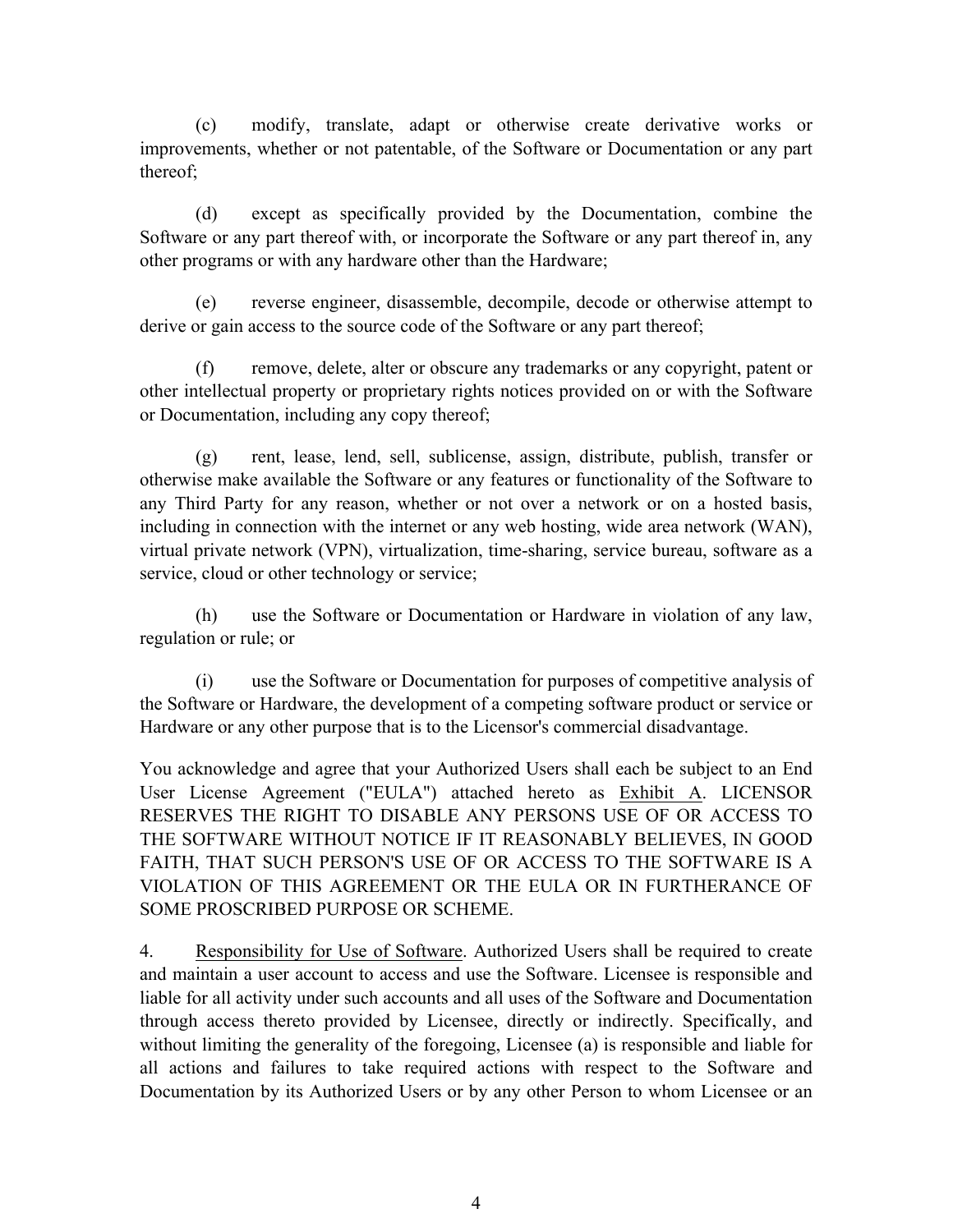Authorized User may provide access to or use of the Software and/or Documentation, whether such access or use is permitted by or in violation of this Agreement, (b) shall abide by all applicable local, state, national, and foreign, laws, treaties and regulations in connection with Licensee's and its Authorized Users' use of the Software. Licensee shall: (i) notify Licensor immediately of any unauthorized use of any password or account or any other known or suspected breach of security; (ii) report to Licensor immediately and use reasonable efforts to stop immediately any unauthorized access to and unauthorized use of the Software and Documentation that is known or suspected by you or your Authorized Users; and (iii) report to Licensor immediately and use reasonable efforts to stop immediately the use of false information by a user to gain access to or use the Software and Documentation.

5. Third-Party Interactions. The Software may allow use or integrate the Software with certain third-party software and services. Any such activity, and any terms, conditions, warranties, or representations associated with such activity, is solely between you and your Authorized Users and the applicable third party. Licensor and its licensors shall have no liability, obligation, or responsibility for any such activity between you and your Authorized Users and any such third party. Licensor does not endorse any sites on the Internet that may be integrated with or linked through the Software. Licensor provides these integrations and links to you and your Authorized Users only as a matter of convenience, and in no event shall Licensor or its licensors be responsible for any content, products, or other materials on or available from such software and services. Licensor provides the Software to you pursuant to the terms and conditions of this Agreement. You recognize, however, that certain third party providers of ancillary software, hardware, or services may require your agreement to additional or different license or other terms prior to your use of or access to such software, hardware or services.

### 6. Compliance Measures.

(a) The Software may contain technological copy protection or other security features designed to prevent unauthorized use of the Software, including features to protect against any use of the Software that is prohibited under **Section 3**. Licensee shall not, and shall not attempt to, remove, disable, circumvent or otherwise create or implement any workaround to, any such copy protection or security features.

(b) Should Licensee learn of any noncompliance with this Agreement, Licensee shall immediately remedy such noncompliance and provide Licensor with written notice thereof. Licensee shall provide Licensor with all access and assistance as Licensor requests to further evaluate and remedy such noncompliance.

(c) During the Term, Licensor may, in Licensor's sole discretion, audit Licensee's use of the Software to ensure Licensee's compliance with this Agreement. Licensor also may, in its sole discretion, audit Licensee's systems within 12 months after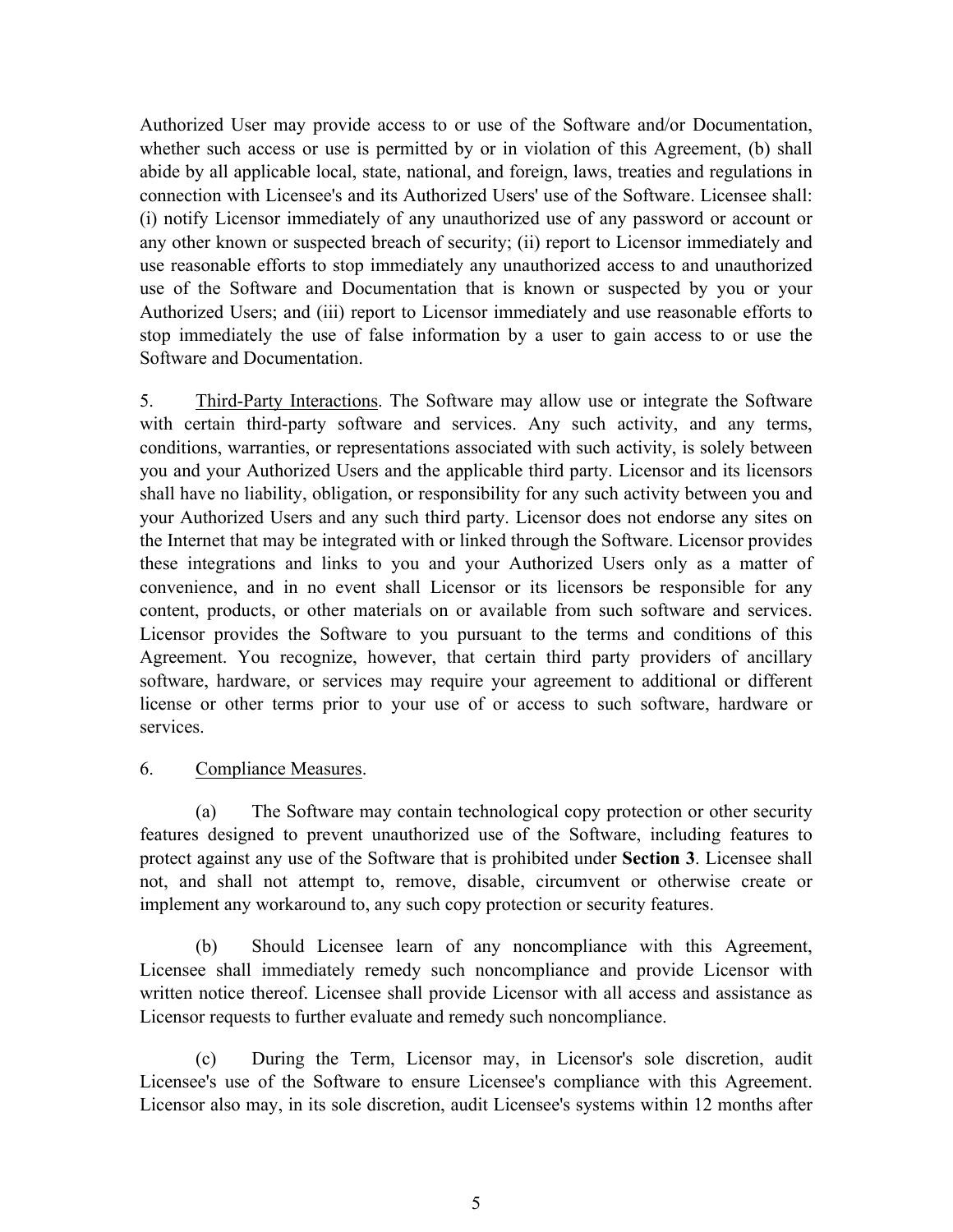the end of the Term to ensure Licensee has ceased use of the Software and removed the all copies of the Software from such computers and mobile devices as required hereunder. The Licensee shall fully cooperate with Licensor's personnel conducting such audits and provide all access requested by the Licensor to records, systems, equipment, information and personnel, including machine IDs, serial numbers and related information.

## 7. Collection and Use of Information.

(a) Licensee acknowledges that Licensor may, directly or indirectly through the services of Third Parties, collect and store information regarding use of the Software and about equipment and devices on which the Software is installed or through which it otherwise is accessed and used.

(b) Licensee agrees that the Licensor may use such information internally for any purpose related to any use of the Software, including, but not limited to:

(i) improving the performance of the Software or developing Updates; and

(ii) verifying Licensee's and its Authorized Users' compliance with the terms of this Agreement and enforcing the Licensor's rights, including all Intellectual Property Rights in and to the Software.

(c) Licensee agrees that the Licensor may share such information for any purpose related to any use of the Software, including, but not limited to:

(i) sharing such information in the aggregate (i.e., the aggregate information of all Authorized Users and uses of the Software) to Licensee and Licensor's licensors and service providers; and

(ii) sharing information regarding an Authorized User's use of the Software with such Authorized User.

(d) Licensee acknowledges and agrees that Licensor shall not share individual Authorized User information with Licensee, unless explicitly authorized to do so by such Authorized User.

8. Intellectual Property Rights. Licensee acknowledges and agrees that the Software and Documentation are provided under license, and not sold, to Licensee. Licensee does not acquire any ownership interest in the Software and Documentation under this Agreement, or any other rights thereto other than to use the same in accordance with the license granted, and subject to all terms, conditions and restrictions, under this Agreement. Licensor and its licensors and service providers reserve and shall own and retain their entire right, title and interest in and to the Software and Documentation, and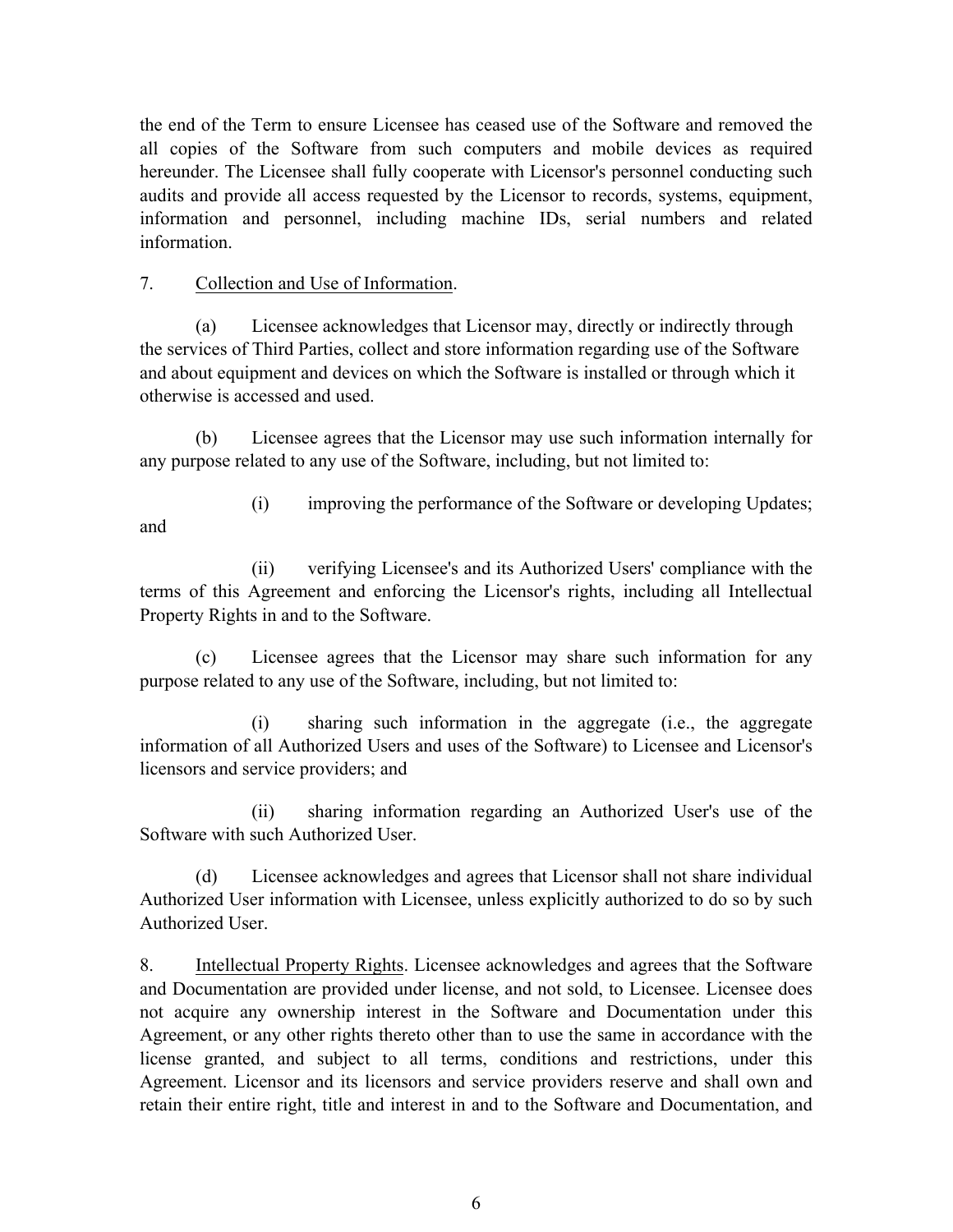any copy, translation, modification, adaptation, enhancements or derivation of the same, even if created or recommended by you, and all Intellectual Property Rights arising out of or relating to the Software and Documentation, except as expressly granted to the Licensee in this Agreement. Licensee shall safeguard all Software and Documentation (including all copies thereof) from infringement, misappropriation, theft, misuse or unauthorized access. Licensee shall promptly notify Licensor if Licensee becomes aware of any infringement of the Licensor's Intellectual Property Rights in the Software and Documentation and fully cooperate with Licensor in any legal action taken by Licensor to enforce its Intellectual Property Rights.

### 9. Term and Termination.

(a) This Agreement and the license granted hereunder shall remain in effect until terminated as set forth herein (the "**Term**").

(b) Licensee may terminate this Agreement by ceasing to use and destroying all copies of the Software and Documentation.

(c) Licensor may terminate this Agreement, at any time, effective upon written notice to Licensee.

(d) Upon expiration or earlier termination of this Agreement, the license granted hereunder shall also terminate, and Licensee shall cease using and permanently delete/destroy all copies of the Software and Documentation.

# 10. Warranty Disclaimer.

(a) THE SOFTWARE AND DOCUMENTATION ARE PROVIDED TO LICENSEE "AS IS" AND WITH ALL FAULTS AND DEFECTS WITHOUT WARRANTY OF ANY KIND. TO THE MAXIMUM EXTENT PERMITTED UNDER APPLICABLE LAW, LICENSOR, ON ITS OWN BEHALF AND ON BEHALF OF ITS AFFILIATES AND ITS AND THEIR RESPECTIVE LICENSORS AND SERVICE PROVIDERS, EXPRESSLY DISCLAIMS ALL WARRANTIES, WHETHER EXPRESS, IMPLIED, STATUTORY OR OTHERWISE, WITH RESPECT TO THE SOFTWARE AND DOCUMENTATION, INCLUDING ALL IMPLIED WARRANTIES OF MERCHANTABILITY, FITNESS FOR A PARTICULAR PURPOSE, TITLE AND NON-INFRINGEMENT, AND WARRANTIES THAT MAY ARISE OUT OF COURSE OF DEALING, COURSE OF PERFORMANCE, USAGE OR TRADE PRACTICE. WITHOUT LIMITATION TO THE FOREGOING, THE LICENSOR PROVIDES NO WARRANTY OR UNDERTAKING, AND MAKES NO REPRESENTATION OF ANY KIND THAT THE LICENSED SOFTWARE WILL MEET THE LICENSEE'S REQUIREMENTS, ACHIEVE ANY INTENDED RESULTS, BE COMPATIBLE OR WORK WITH ANY OTHER SOFTWARE, APPLICATIONS, SYSTEMS OR SERVICES, OPERATE WITHOUT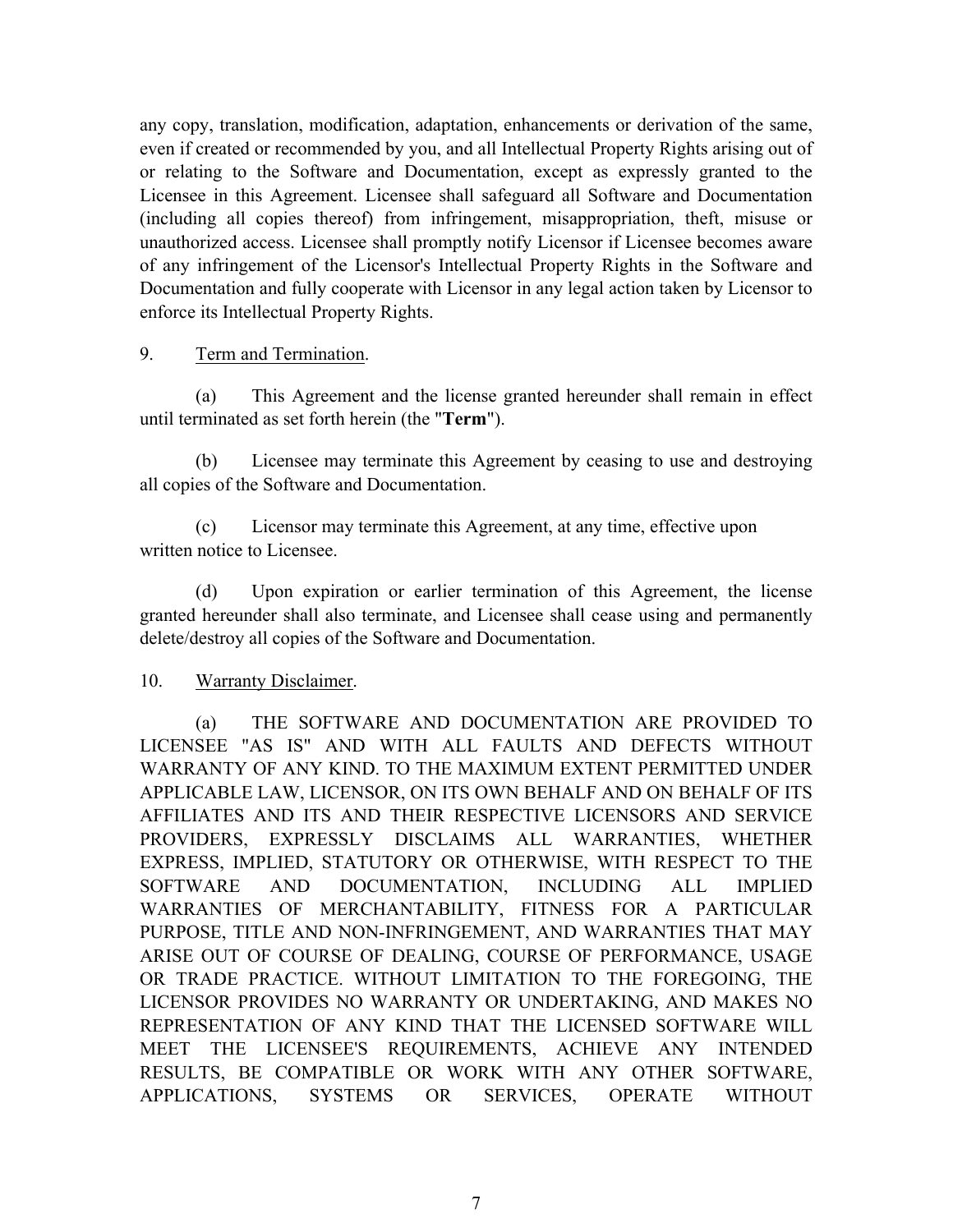INTERRUPTION, MEET ANY PERFORMANCE OR RELIABILITY STANDARDS OR BE ERROR FREE OR THAT ANY ERRORS OR DEFECTS CAN OR WILL BE CORRECTED.

11. Limitation of Liability. TO THE FULLEST EXTENT PERMITTED UNDER APPLICABLE LAW:

(a) IN NO EVENT WILL LICENSOR OR ITS AFFILIATES, OR ANY OF ITS OR THEIR RESPECTIVE LICENSORS OR SERVICE PROVIDERS, BE LIABLE TO LICENSEE OR ANY THIRD PARTY FOR ANY USE, INTERRUPTION, DELAY OR INABILITY TO USE THE SOFTWARE, LOST REVENUES OR PROFITS, DELAYS, INTERRUPTION OR LOSS OF SERVICES, BUSINESS OR GOODWILL, LOSS OR CORRUPTION OF DATA, LOSS RESULTING FROM SYSTEM OR SYSTEM SERVICE FAILURE, MALFUNCTION OR SHUTDOWN, FAILURE TO ACCURATELY TRANSFER, READ OR TRANSMIT INFORMATION, FAILURE TO UPDATE OR PROVIDE CORRECT INFORMATION, SYSTEM INCOMPATIBILITY OR PROVISION OF INCORRECT COMPATIBILITY INFORMATION OR BREACHES IN SYSTEM SECURITY, OR FOR ANY CONSEQUENTIAL, INCIDENTAL, INDIRECT, EXEMPLARY, SPECIAL OR PUNITIVE DAMAGES, WHETHER ARISING OUT OF OR IN CONNECTION WITH THIS AGREEMENT, BREACH OF CONTRACT, TORT (INCLUDING NEGLIGENCE) OR OTHERWISE, REGARDLESS OF WHETHER SUCH DAMAGES WERE FORESEEABLE AND WHETHER OR NOT THE LICENSOR WAS ADVISED OF THE POSSIBILITY OF SUCH DAMAGES.

(b) IN NO EVENT WILL LICENSOR AND ITS AFFILIATES, INCLUDING ANY OF ITS OR THEIR RESPECTIVE LICENSORS AND SERVICE PROVIDERS, COLLECTIVE AGGREGATE LIABILITY UNDER OR IN CONNECTION WITH THIS AGREEMENT OR ITS SUBJECT MATTER, UNDER ANY LEGAL OR EQUITABLE THEORY, INCLUDING BREACH OF CONTRACT, TORT (INCLUDING NEGLIGENCE), STRICT LIABILITY AND OTHERWISE, EXCEED THE TOTAL AMOUNT PAID TO THE LICENSOR PURSUANT TO THIS AGREEMENT FOR THE TWELVE (12) MONTH PERIOD IMMEDIATELY PRECEDING THE CLAIM OR, IF NO SUCH AMOUNTS WERE PAID, \$500 (FIVE HUNDRED DOLLARS).

(c) THE LIMITATIONS SET FORTH IN **Section 11(a)** AND **Section 11(b)** SHALL APPLY EVEN IF THE LICENSEE'S REMEDIES UNDER THIS AGREEMENT FAIL OF THEIR ESSENTIAL PURPOSE.

12. Export Regulation. The Software and Documentation may be subject to US export control laws, including the US Export Administration Act and its associated regulations. The Licensee shall not, directly or indirectly, export, re-export or release the Software or Documentation to, or make the Software or Documentation accessible from, any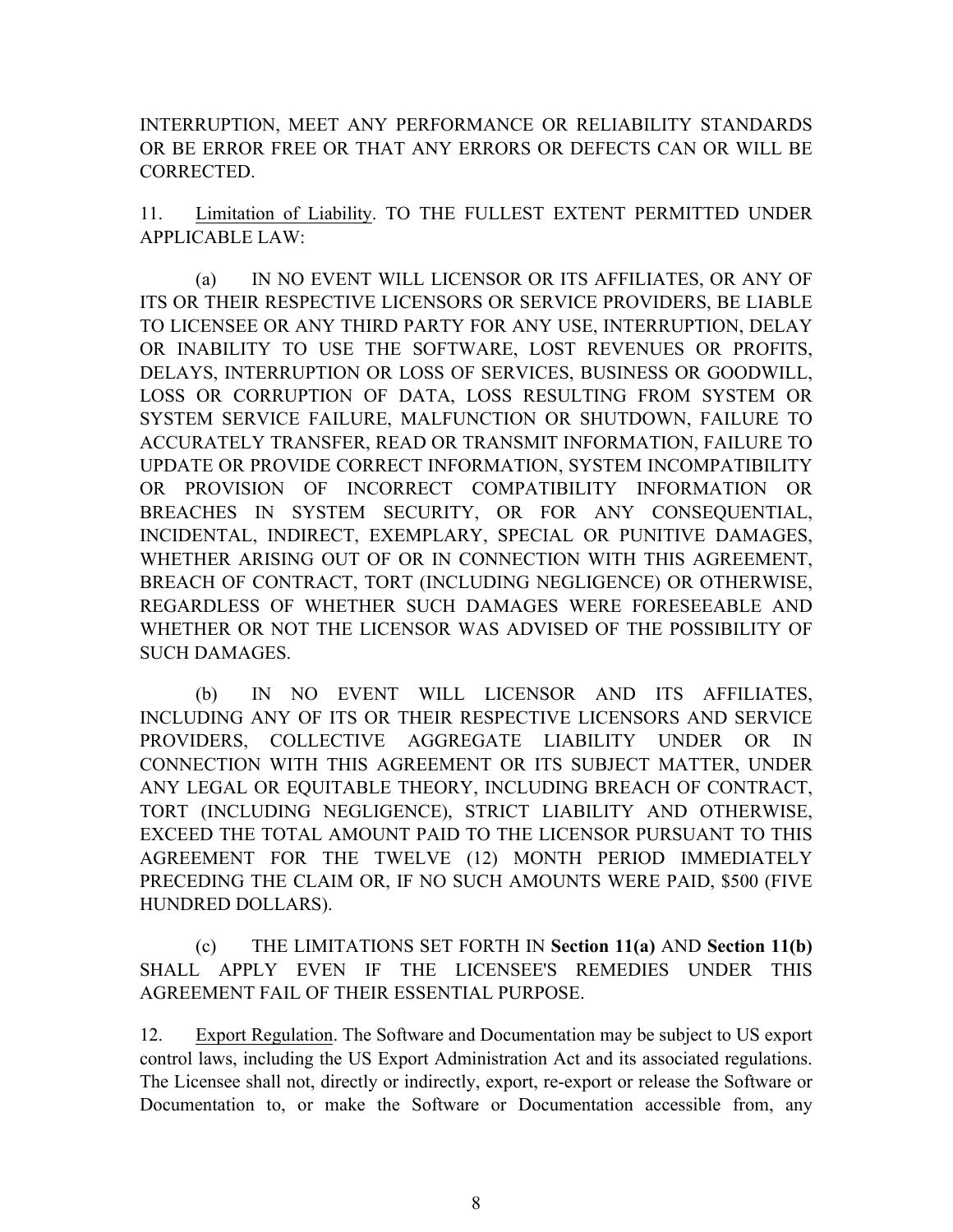jurisdiction or country to which export, re-export or release is prohibited by law, rule or regulation. The Licensee shall comply with all applicable federal laws, regulations and rules, and complete all required undertakings (including obtaining any necessary export license or other governmental approval), prior to exporting, re-exporting, releasing or otherwise making the Software or Documentation available outside the US.

13. US Government Rights. The Software is commercial computer software, as such term is defined in 48 C.F.R. §2.101. Accordingly, if the Licensee is the US Government or any contractor therefor, Licensee shall receive only those rights with respect to the Software and Documentation as are granted to all other end users under license, in accordance with (a) 48 C.F.R. §227.7201 through 48 C.F.R. §227.7204, with respect to the Department of Defense and their contractors, or (b) 48 C.F.R. §12.212, with respect to all other US Government licensees and their contractors.

# 14. Miscellaneous.

(a) This Agreement is governed by and construed in accordance with the internal laws of the State of New York without giving effect to any choice or conflict of law provision or rule that would require or permit the application of the laws of any jurisdiction other than those of the State of New York. Any legal suit, action or proceeding arising out of or related to this Agreement or the licenses granted hereunder will be instituted exclusively in the federal courts of the United States or the courts of the State of New York in each case located in the city of New York and County of New York, and each party irrevocably submits to the exclusive jurisdiction of such courts in any such suit, action or proceeding. Service of process, summons, notice or other document by mail to such party's address set forth herein shall be effective service of process for any suit, action or other proceeding brought in any such court.

(b) Licensor will not be responsible or liable to Licensee, or deemed in default or breach hereunder by reason of any failure or delay in the performance of its obligations hereunder where such failure or delay is due to strikes, labor disputes, civil disturbances, riot, rebellion, invasion, epidemic, hostilities, war, terrorist attack, embargo, natural disaster, acts of God, flood, fire, sabotage, fluctuations or non-availability of electrical power, heat, light, air conditioning or Licensee equipment, loss and destruction of property or any other circumstances or causes beyond Licensor's reasonable control.

(c) All notices, requests, consents, claims, demands, waivers and other communications hereunder shall be in writing and shall be deemed to have been given: (a) when delivered by hand (with written confirmation of receipt); (b) when received by the addressee if sent by a nationally recognized overnight courier (receipt requested); (c) on the date sent by facsimile or e-mail of a PDF document (with confirmation of transmission) if sent during normal business hours of the recipient, and on the next business day if sent after normal business hours of the recipient; or (d) on the third day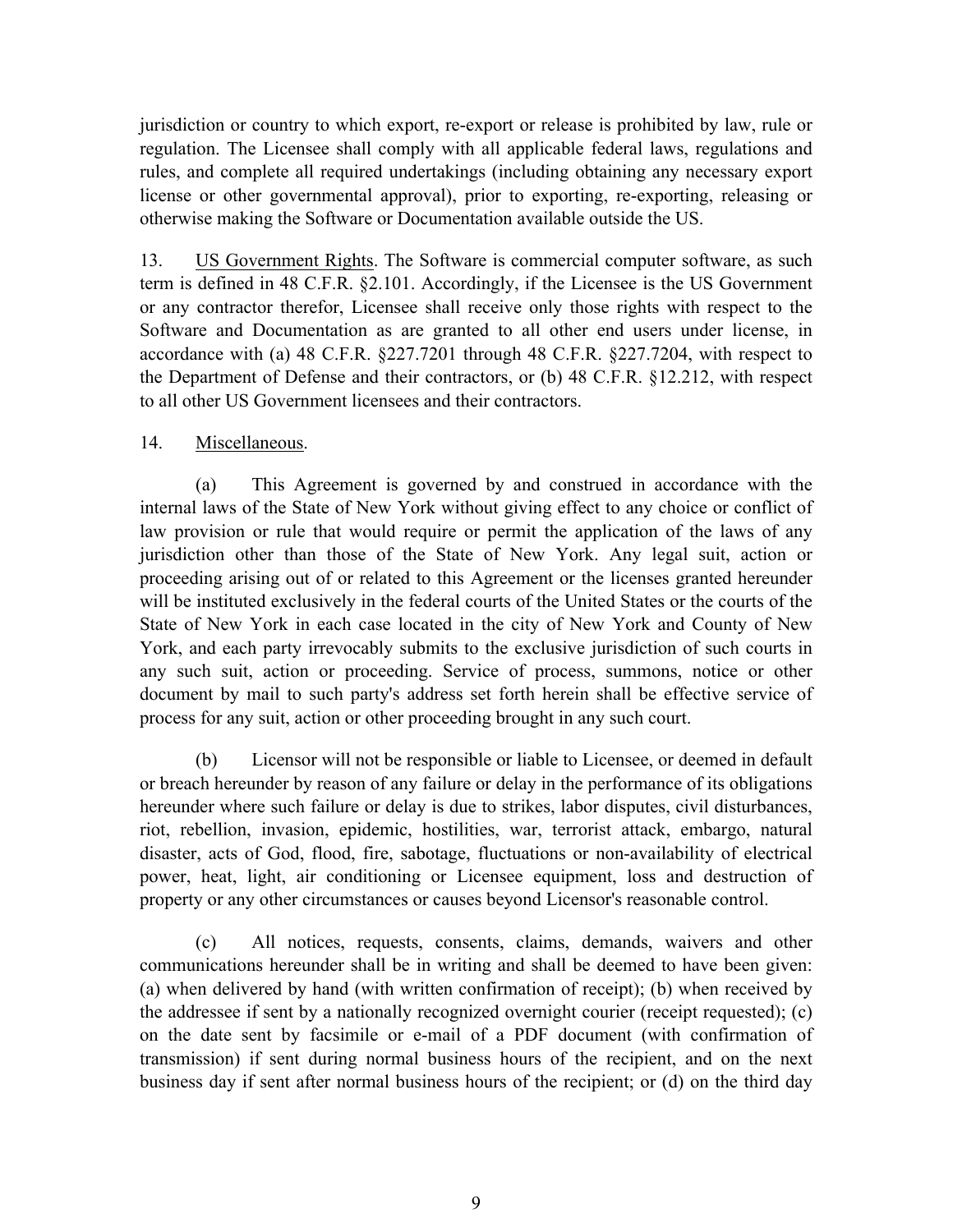after the date mailed, by certified or registered mail, return receipt requested, postage prepaid.

(d) This Agreement, and all other documents that are incorporated by reference herein constitutes the sole and entire agreement between Licensee and Licensor with respect to the subject matter contained herein, and supersedes all prior and contemporaneous understandings, agreements, representations and warranties, both written and oral, with respect to such subject matter.

(e) Licensee shall not assign or otherwise transfer any of its rights, or delegate or otherwise transfer any of its obligations or performance, under this Agreement, in each case whether voluntarily, involuntarily, by operation of law or otherwise, without Licensor's prior written consent, which consent Licensor may give or withhold in its sole discretion. For purposes of the preceding sentence, and without limiting its generality, any merger, consolidation or reorganization involving Licensee (regardless of whether Licensee is a surviving or disappearing entity) will be deemed to be a transfer of rights, obligations or performance under this Agreement for which Licensor's prior written consent is required. No delegation or other transfer will relieve Licensee of any of its obligations or performance under this Agreement. Any purported assignment, delegation or transfer in violation of this **Section 14(e)** is void. Licensor may freely assign or otherwise transfer all or any of its rights, or delegate or otherwise transfer all or any of its obligations or performance, under this Agreement without Licensee's consent. This Agreement is binding upon and inures to the benefit of the parties hereto and their respective permitted successors and assigns.

(f) This Agreement is for the sole benefit of the parties hereto and their respective successors and permitted assigns and nothing herein, express or implied, is intended to or shall confer on any other Person any legal or equitable right, benefit or remedy of any nature whatsoever under or by reason of this Agreement.

(g) This Agreement may only be amended, modified or supplemented by an agreement in writing signed by each party hereto. No waiver by any party of any of the provisions hereof shall be effective unless explicitly set forth in writing and signed by the party so waiving. Except as otherwise set forth in this Agreement, no failure to exercise, or delay in exercising, any right, remedy, power or privilege arising from this Agreement shall operate or be construed as a waiver thereof; nor shall any single or partial exercise of any right, remedy, power or privilege hereunder preclude any other or further exercise thereof or the exercise of any other right, remedy, power or privilege.

(h) If any term or provision of this Agreement is invalid, illegal or unenforceable in any jurisdiction, such invalidity, illegality or unenforceability shall not affect any other term or provision of this Agreement or invalidate or render unenforceable such term or provision in any other jurisdiction.